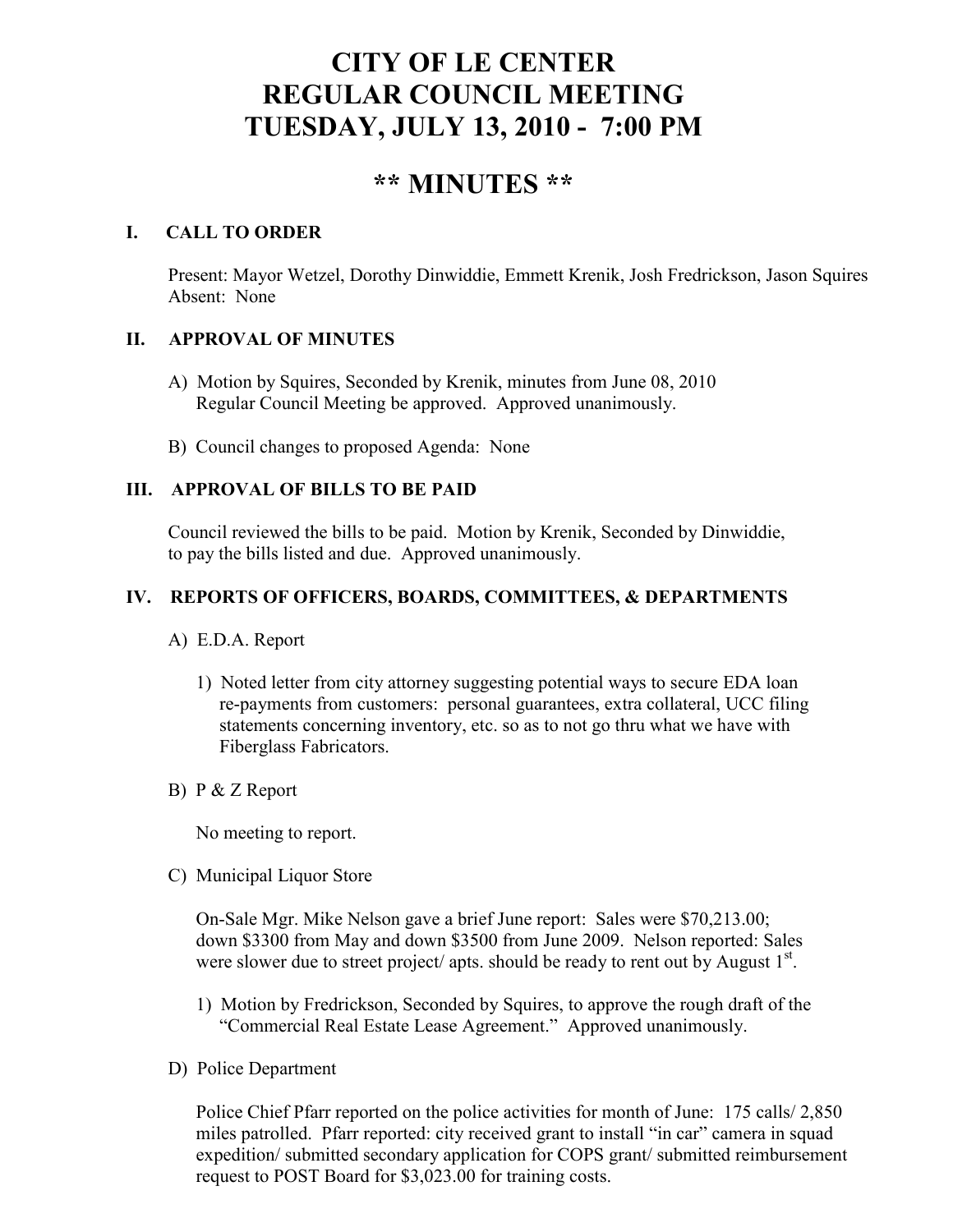- 1) Noted ½ year call comparisons sheet.
- 2) Abate notices not complied with: Attorney Moran send letters to each property owner and give 7 days to adhere to city ordinance or then charge them out.
- E) Water, Sewer, Streets, Parks

Public Works Superintendent Curt Roemhildt gave his monthly report:

- Streets- yes purchase diesel fuel thru Le Sueur County Hwy Dept. from now on; hold off on gasoline until we see price differences/ Centerpointe Energy project causing much concern to property owners along the job project.
- •Water- fixed water leaks in trailer court and Co. Rd. 114: bolts corroded out on water valves in both cases/ tower inspection and tower cleaning will both be done later this month/ paid for and received our new, updated water meter reader.
- Parks- much fire damage in West Park bathrooms last week/ pool inspected by Le Sueur County Health Dept. with no infractions reported.
- •Wastewater- heavy rains forced a sanitary sewer system "by-pass" of 84,000 gallons of untreated water on June  $26<sup>th</sup>$  at the intersection of Lexington & Ottawa.
- 2010 Street Project- may need to add some storm-water inlets in the alley between South Waterville Ave./ Montgomery Ave./ Sharon St. (abutting Gene Lewis property) to take water away from that area.
- 1) Motion by Squires, Seconded by Dinwiddie, to approve the bid by Pearson Bros. Inc. for \$49,221.20 to seal-coat 2004 Street Project streets, Rolling Hills Drive, & Meadow View Lane and use the remaining seal-coat budget balance (\$25,000) to mill & overlay Mill Avenue. Approved unanimously.
- F) Bolton & Menk Engineering
	- 1) 2010-11 USDA Project- hoping to set up a meeting with USDA within few weeks.
	- 2) 2010 Minnesota Street Project- discussion on the new streetlights: Motion by Squires, Seconded by Krenik, order the 28 new streetlights with smaller, cheaper poles matching the current downtown lightpoles with LED lights for \$24.60 more per pole with only flagpole holders on. Approved unanimously.
		- a) Dave Callister from Ehlers presented the "Bond Sale Report" to council: city used the State enhanced AAA credit rating for the bond sale of \$650,000.00. Cronin & Co. was low bidder with 3.8588% interest rate. (three bidders)
		- b) Motion by Dinwiddie, Seconded by Fredrickson, to adopt Resolution No. 2010J, thereby approving the bond sale resolution and awarding the sale of \$650,000 in G.O. Improvement Bonds with an interest rate of 3.8588%. Approved unanimously.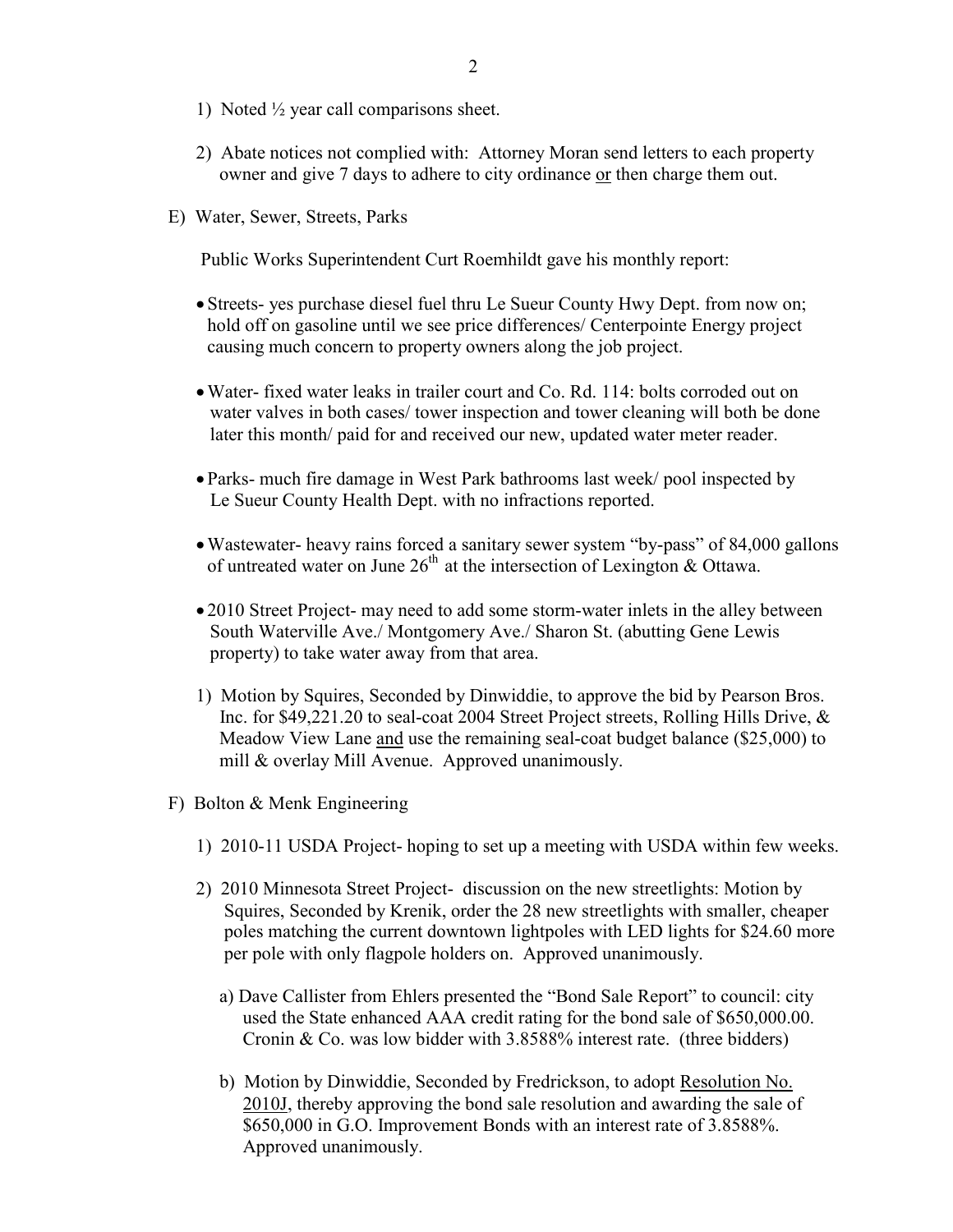G) Pool Report

 Councilwoman Dinwiddie gave the June pool report: Sales were \$22,566.00, down only slightly from previous year/ only open 13 days due to weather/ trouble with the baby pool paint peeling.

#### **V. PUBLIC FORUM**

 Le Sueur County Fair representative Nancy Stauff reported on the progress of the upcoming county fair.

# **VI. OLD BUSINESS**

- A) Change the August Regular Council Meeting to Tuesday, August  $3<sup>rd</sup>$  ( $\hat{\omega}$ ) 7:00 pm due to the state primary election.
- B) Steve Brockway (450 South Cordova Avenue) abate nuisance status: Attorney Moran send letter giving 7 additional days to comply with ordinance or then charge it out.

#### **VII. NEW BUSINESS**

- A) Motion by Krenik, Seconded by Dinwiddie, to approve the 2010 City-School field lease agreement for \$5,000.00. Approved unanimously.
- B) Deb Dwyer of Le Center High School requested a "No Parking Zone" on Lexington Avenue entire length of school block on west side of street from 7:00 am to 4:00 pm during school days only. Motion by Squires, Seconded by Dinwiddie, to approve the request. Use signs, do not paint curb. Approved unanimously.
- C) Bob Guggisberg (385 No. Montgomery Ave.) was present to request that the alley behind his house be "opened & improved" from the Bowler Street entry. He would like to build a garage in his back yard and access it from the alley. His single attached garage is not space enough for the vehicles he has. Council generally agreed: to start the process, have the alley surveyed/staked from end to end so can see how many trees and sheds would have to be removed from the alley-way if opened.
- D) Motion by Squires, Seconded by Krenik, to approve the two parcels listed by Le Sueur County in Le Center (395 E. Washington St./ 432 E. Woodlawn St.) for public auction for non-payment of property taxes. Approved unanimously.

#### **VIII. ADMINISTRATION & MISC.**

- A) Motion by Dinwiddie, Seconded by Fredrickson, to adopt Resolution No. 2010K, thereby "de-certifying" TIF District #15 (Royal American Foods 3) as of this date. Approved unanimously.
- B) Council discussed the water bill of Sunny Terrace Trailer Court. Motion by Wetzel, Seconded by Squires, have Attorney Moran send letter to Myhre Investments/Peter Spinler, Property Manager, giving them 14 days to make the account current and keep it current or be subject to shut-off. Approved unanimously.